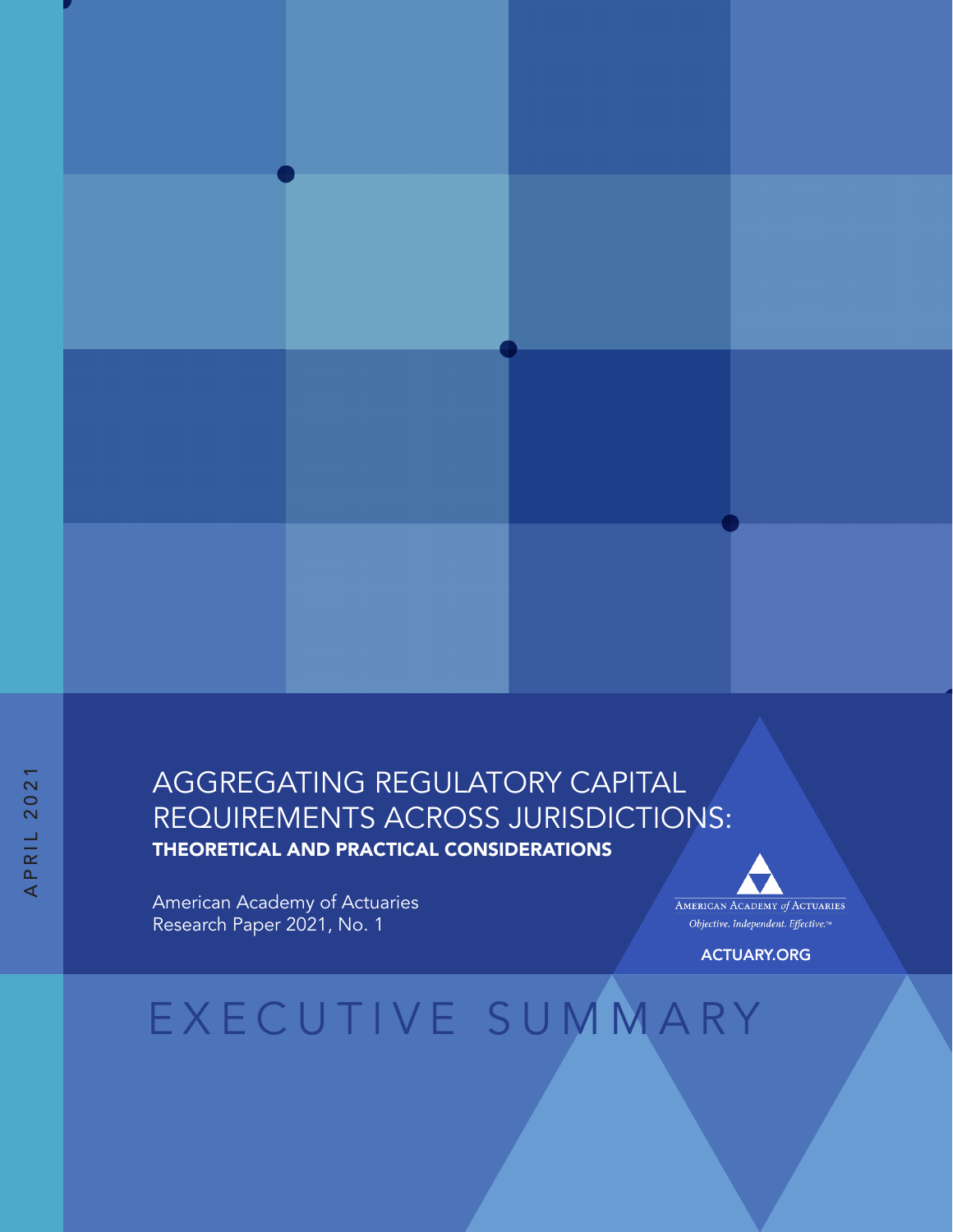This research paper was written primarily by Steve Jackson, Ph.D., assistant director for research (public policy), American Academy of Actuaries ("Academy"). The paper was sponsored by Tom Wildsmith, Academy international secretary with advice and guidance from Academy members Elizabeth Brill, Maryellen Coggins, and William Hines. The paper also benefited from discussions with and helpful comments by Carmen Suro-Bredie, Qamar Islam, Ned Tyrrell, Matt Walker, and members of the Academy's Solvency Committee.

The American Academy of Actuaries is a 19,500-member professional association whose mission is to serve the public and the U.S. actuarial profession. For more than 50 years, the Academy has assisted public policy makers on all levels by providing leadership, objective expertise, and actuarial advice on risk and financial security issues. The Academy also sets qualification, practice, and professionalism standards for actuaries in the United States.



AMERICAN ACADEMY OF ACTUARIES 1850 M STREET NW, SUITE 300, WASHINGTON, D.C. 20036 202-223-8196 | WWW.ACTUARY.ORG

© 2021 American Academy of Actuaries. All rights reserved.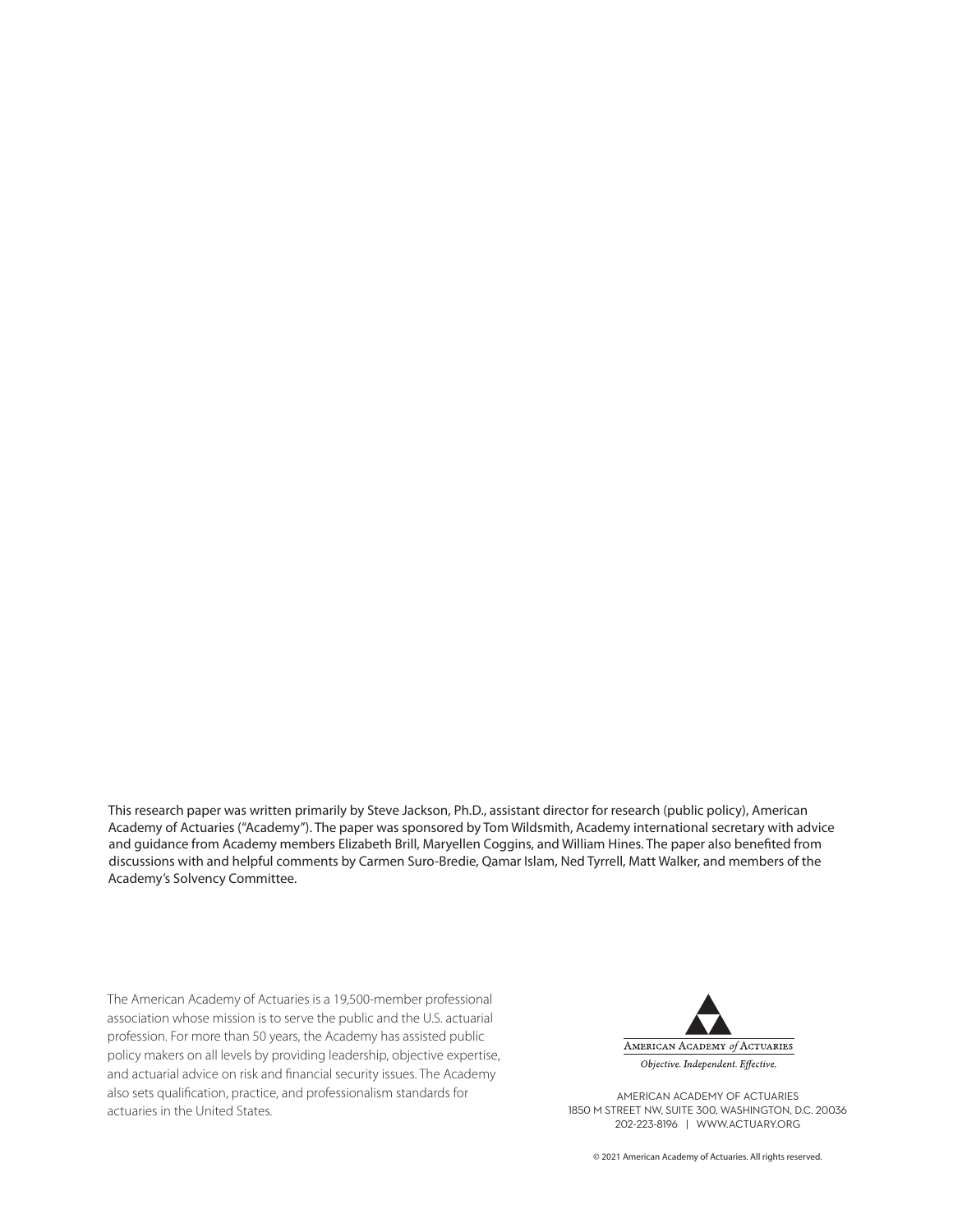### EXECUTIVE SUMMARY

## Aggregating Regulatory Capital Requirements across Jurisdictions: **Theoretical and Practical Considerations**

**Especially since the financial crisis of 2007–08, regulators in the U.S. and around the world have recognized that the solvency of insurance groups as well as that of their individual legal entities needs to be examined. Efforts toward global regulatory convergence were launched by the International Association of Insurance Supervisors (IAIS), initiated by the Financial Stability Board (FSB). These efforts include the negotiation of a group solvency capital standard for all Internationally Active Insurance Groups (IAIGs): Insurance Capital Standard 2.0 (ICS 2.0). The approach the IAIS has taken with the International Capital Standard has been largely resisted by regulatory and industry stakeholders in the United States (and some other countries) based on the nature of its current regulatory structures. The IAIS has agreed to consider an alternative approach based on comparability with ICS 2.0—referred to as the aggregation method (AM).** 

> The AM was born of practical necessity. In the United States, the Dodd-Frank Wall Street Reform and Consumer Protection Act (Dodd-Frank) requires the Federal Reserve Board (FRB) to regulate holding companies, which include banks and insurance companies. In 2016, an FRB paper proposed a building block approach (BBA) to regulate the capital of these mixed entities. As banks and insurance companies do not "share any common capital assessment methodology," the FRB proposed relying on the existing methodologies for each sector and to aggregate capital requirements across regulatory frameworks with the use of a "translating mechanism" called a "scalar."1

> This paper is offered to help clarify the objectives, both conceptual and practical, of a scalar methodology. It assembles an inventory of possible methodologies. It derives a set of criteria for the evaluation of methodologies from existing discussions of possible methodologies and from standard statistical principles. It evaluates each of the methodologies according to the specified criteria.

> 1 Board of Governors of the Federal Reserve System, "Comparing Capital Requirements in Different Regulatory Frameworks," 2019, page iii.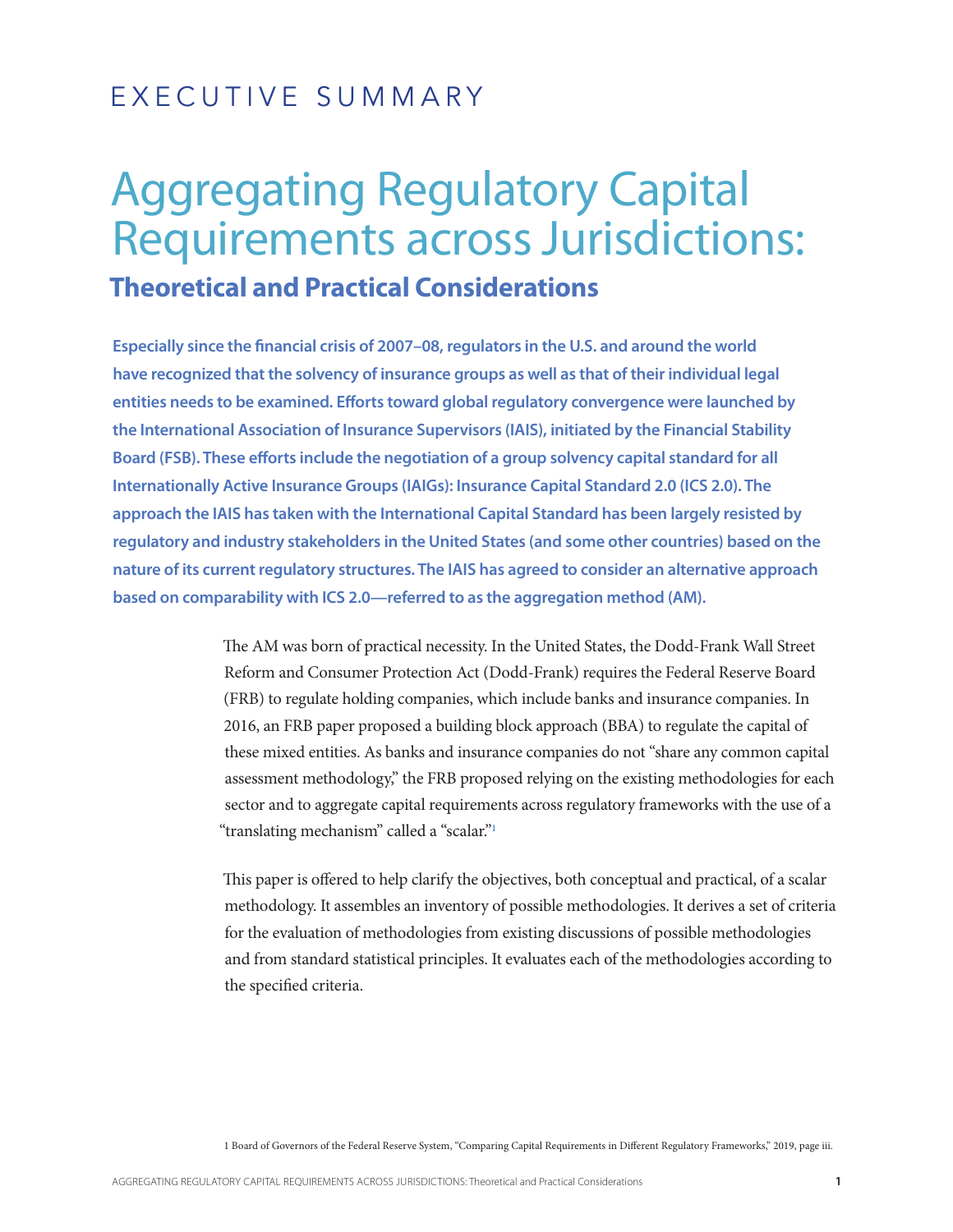Scalars are designed to allow regulators in a jurisdiction to have access to a metric of the capital adequacy of an insurance group—or more generally, of a financial services group based on the capital adequacy metrics of its individual components, including those entities regulated in other jurisdictions. While scalars might be developed for all kinds of entities, the focus of this paper is on scalars for entities regulated by jurisdictions that specify a measure of capital adequacy based on the ratio of some measure of available capital to some measure of the risk inherent in their operations. This measure of inherent risk (which is also referred to as "required capital" in this paper) might vary: for insurance, it might express the capital required to account for asset, interest rate, underwriting and/or other risks; for banking, it might express a risk-weighted measure of assets.

The ideal form of scalars is one where an entity in one jurisdiction hypothetically calculates its available and required capital as if it operated in the originating jurisdiction while adjusting (or controlling for) other factors that might affect the safety of the group's ongoing operations. Of course, this conceptual "ideal" may be impractical requiring, as it would, each entity with ownership in a different jurisdiction to maintain two sets of books: one with accounting principles and solvency measures calculated according to local requirements and a second one aligning with the principles and practices of the jurisdiction of its ownership. This ideal might also require adjusting for all other relevant factors, and doing so in a manner that recognizes the possibility that different accounting practices and/or different levels of safety inherent in calculations of required capital might already reflect awareness by jurisdictional regulators of some or all of these other factors.

As this analysis examines possible scalar methodologies, four independent general criteria for assessment are introduced: validity, reliability, ease of implementation, and stability of parameters. Translating these criteria to explicitly apply to scalars and elaborating on specific factors that might be assessed under each of these four general criteria make the report's assessments more comparable and more useful.

Four families of methodology for estimating scalars are assessed: No Scalars, Capital Ratios, Equivalence of Two Points, and Probability of Negative Outcomes. One of these families— Equivalence of Two Points—turns out to be a generalization of two other families. Each of the three distinct families include multiple variants. Two variants from each of two families are specifically assessed and the variants of the third family are assessed as a group. The evaluation of these methodologies by the criteria just suggested presents issues to consider, sometimes applying to all branches of a family and sometime applying to one branch but not others.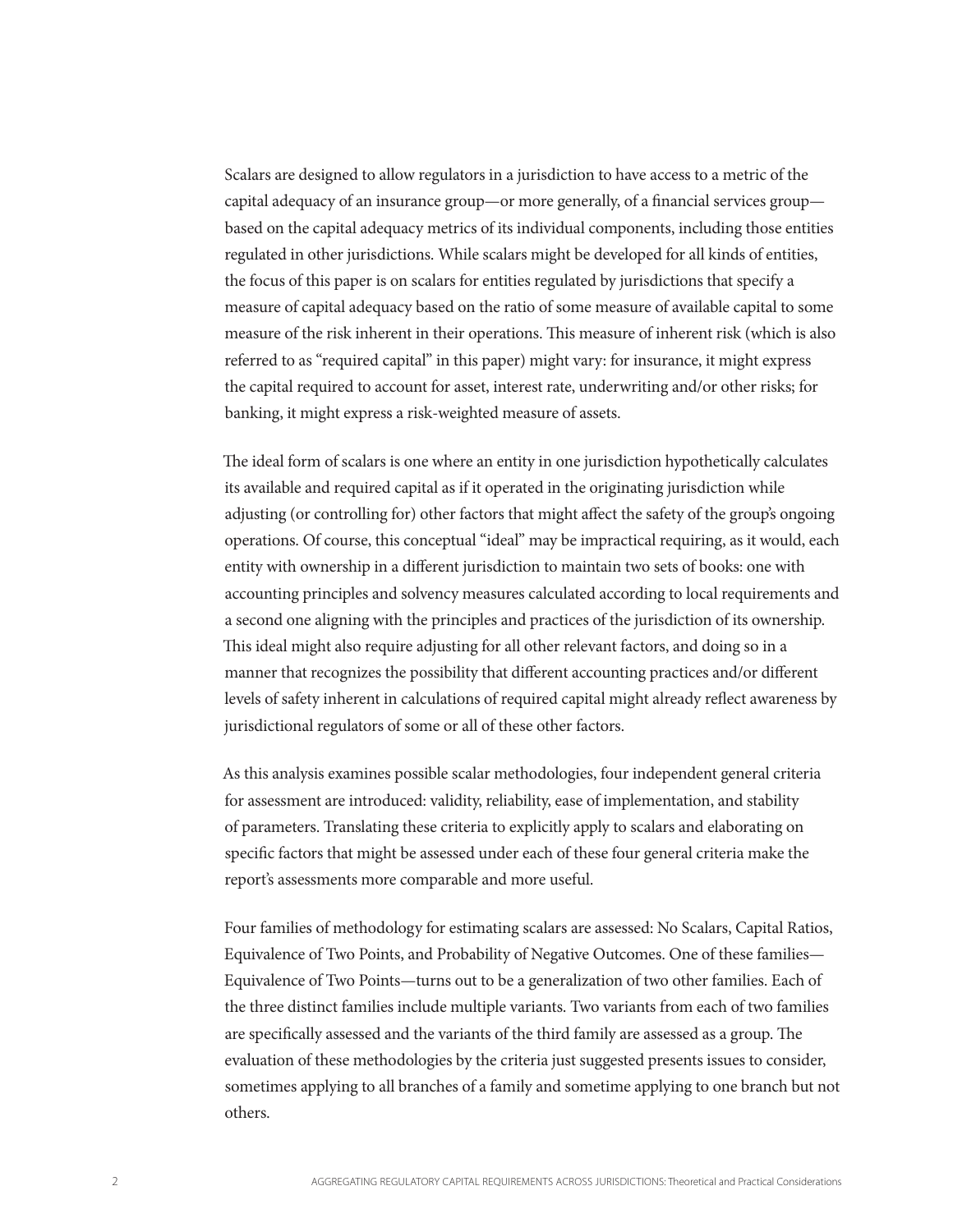The assessments presented here suggest not only that any scalar methodology will be imperfect; they also suggest that the extent to which the results produced will vary from the "ideal" is itself variable, depending on the circumstances (e.g., how much of a company's business is accounted for by entities in other jurisdictions). As a result, a final determination on preferred scalar methodologies likely will vary due to circumstances.

To summarize roughly the assessments of the five methodologies which are assessed in detail, it is useful to conceptualize two dimensions based on our four criteria of assessment: 1) validity; and 2) simplicity. Validity includes both conceptual validity as discussed in the paper and the lack of validity that follows from a lack of reliability. Simplicity includes both conceptual simplicity (discussed as part of validity) as well as ease of implementation. The best scalar methods would be very simple and highly valid. Unfortunately, none of the methods assessed here fit that description. Indeed, there is an ordinally inverse relationship between validity and simplicity, as can be seen in Figure A.



#### **Figure A: Validity and Simplicity of Scalar Methodologies**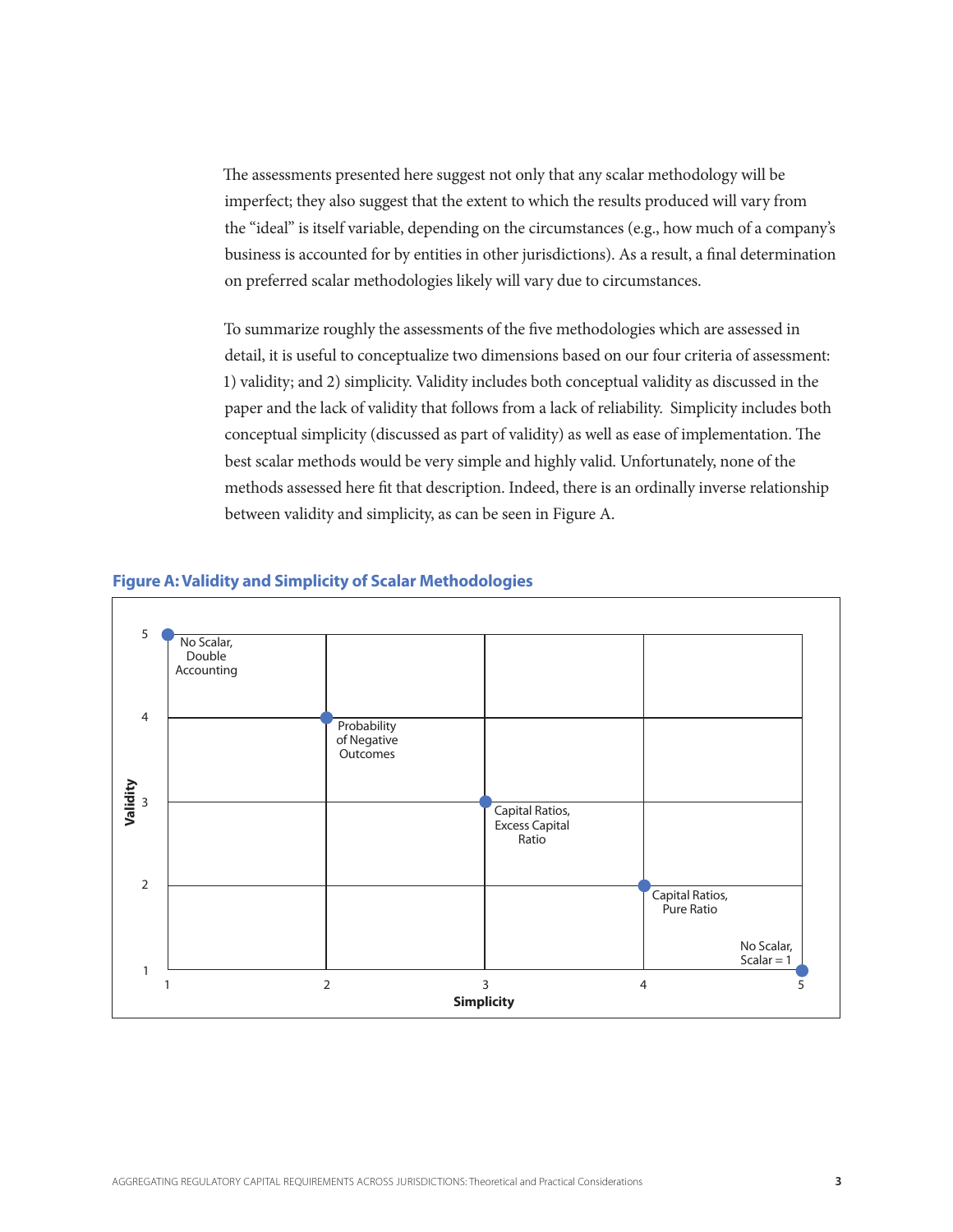Four issues arise to a greater or lesser extent for all of the methodologies assessed, and it seems prudent to highlight them before concluding. Those issues are:

- 1. *The application of these methodologies to entities in different industries:* Jurisdictions differ by geography and/or by industry. The regulatory regime in a given geographic unit defines a jurisdiction. Most of the comments in this paper apply to scalars for entities in different jurisdictions, whether the basis for the difference is geography, industry, or both. However, it is true for all methodologies (with the exception of one of the No Scalar methods) that when the entities are in different industries, a second scalar element is required.
- 2. *The dependence of the anchors for these methodologies on regulatory actions and company responses (the "problem of endogeneity")*: For all methods discussed in this paper (with the exception of one of the two No Scalar approaches), the anchors of these methods (e.g., the Capital Adequacy ratio, or the Probability of Default), are the result, in part, of companies acting under regulatory requirements. As illustrated in this paper, scalars may adjust for the differences in those requirements. However, anchors also reflect the actions of regulators within the various

regulatory systems, and the responses of companies to those actions. The anchors then are products both of the different requirements (for which scalars aim to adjust) and the responses of regulators and companies to those anchors.

- 3. *The dependence of stability and validity of results on jurisdictional regime stability:* For all methods discussed here, and likely for any other methods that might be contemplated, the validity of the results, and their stability over time, depends on regime stability.
- 4. *The value of sensitivity testing in selecting a most desirable method:* In discussing the role of sensitivity testing throughout this paper, two different dimensions of sensitivity have been implied: 1) sensitivity of results to changes of parameters within a model; and 2) sensitivity of results to differences in methods of calculating scalars.

This paper provides a discussion of these issues in more detail as well as possible responses. As with scalars themselves, there are no perfect solutions.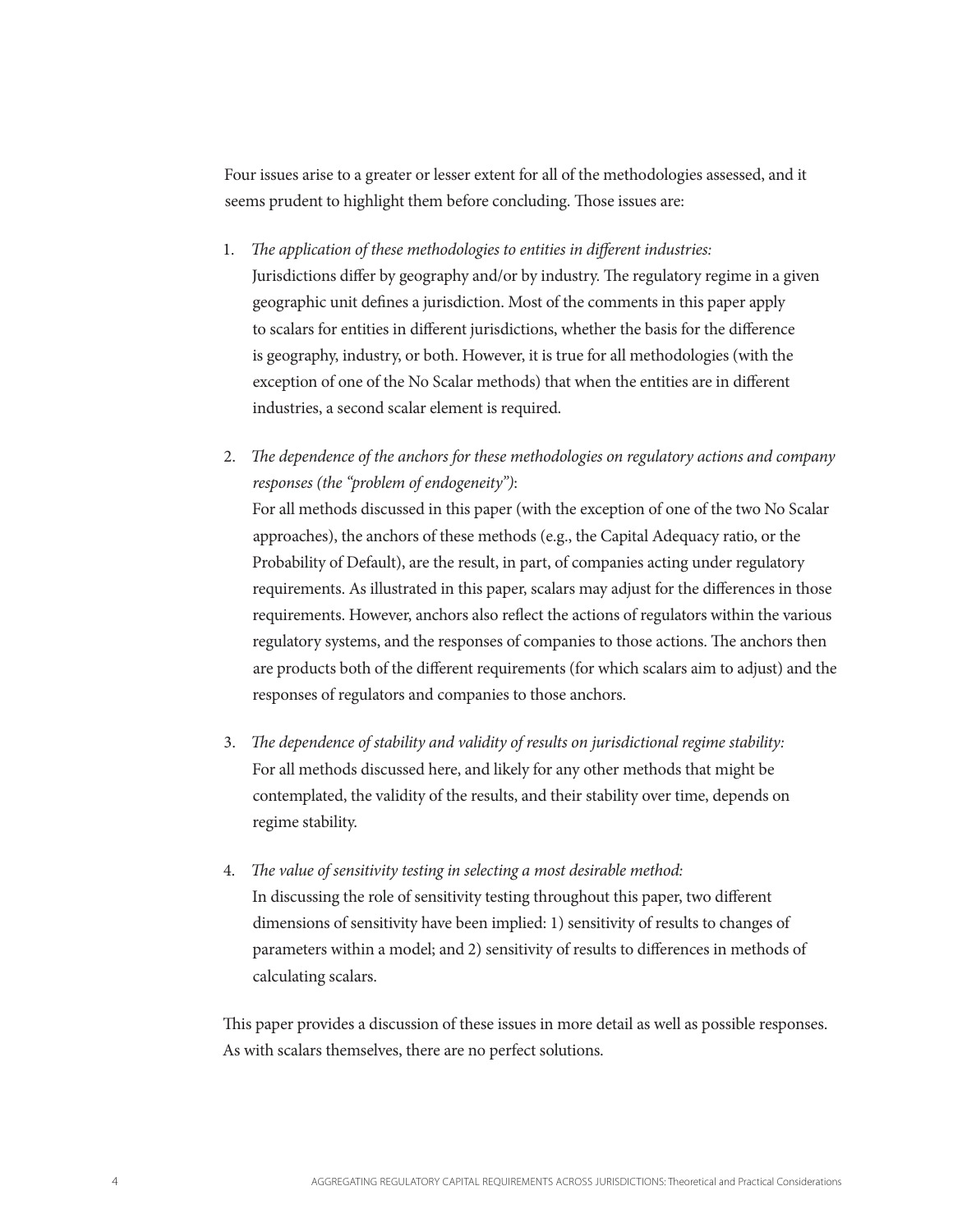While the Academy offers the considerations presented in this paper to be taken into account by regulators as they consider adoption of scalars as part of the group capital regulation process, the Academy does not make any specific recommendations in favor of or against any particular methodology. However, three conclusions do seem to follow from the analysis presented here:

- 1. Methodologies based on observable data are preferable to methodologies based on assumption, other things being equal. Only the approaches discussed under the Probability of Negative Outcomes are defined by reference to the analysis of observable data, and thus deserve heightened attention in any regulatory environment. However, as discussed, with the advantage of reliance on data come several challenges—many of them directly related to the reliance on available data. As such, regulators should consider whether adoption of this methodology, the Probability of Negative Outcomes, is advisable especially after careful consideration.
- 2. Almost all methodologies will be prone to increased imperfection if regulatory regimes change in a manner affecting capital adequacy standards after scalars have been estimated. While there might be attempts to develop methods by which to calculate adjustments to scalars based on the changes observed, the optimal way to adjust scalars for regime change and other changes in relevant conditions is to recalculate the scalars periodically. Hence, it may be advisable for a periodic recalculation to be made as an intrinsic element of any methodology adopted.
- 3. All of the methodologies discussed here are and will be imperfect. While factors that might be addressed to reduce some of those imperfections have been identified, it is impossible to find perfect solutions given the criteria of validity, reliability, ease of implementation, and stability of parameters and results. The question facing regulators then involves balancing degrees of validity (i.e., how imperfect the measures are, given what they would be if ideally conceptualized and measured) against degrees of reliability, ease, and stability. The only reliable way in which to regard those degrees, and to provide meaningful information with which to select a methodology based on some optimization of the criteria, is through the application of sensitivity testing as described. Hence, it may be advisable that the information required to examine the impact of each selected methodology under varying parameters, and to compare the impact of differing methodologies, be collected by regulators in order to allow them, at least initially, to rely on sensitivity testing to determine the best scalars in a particular jurisdiction.